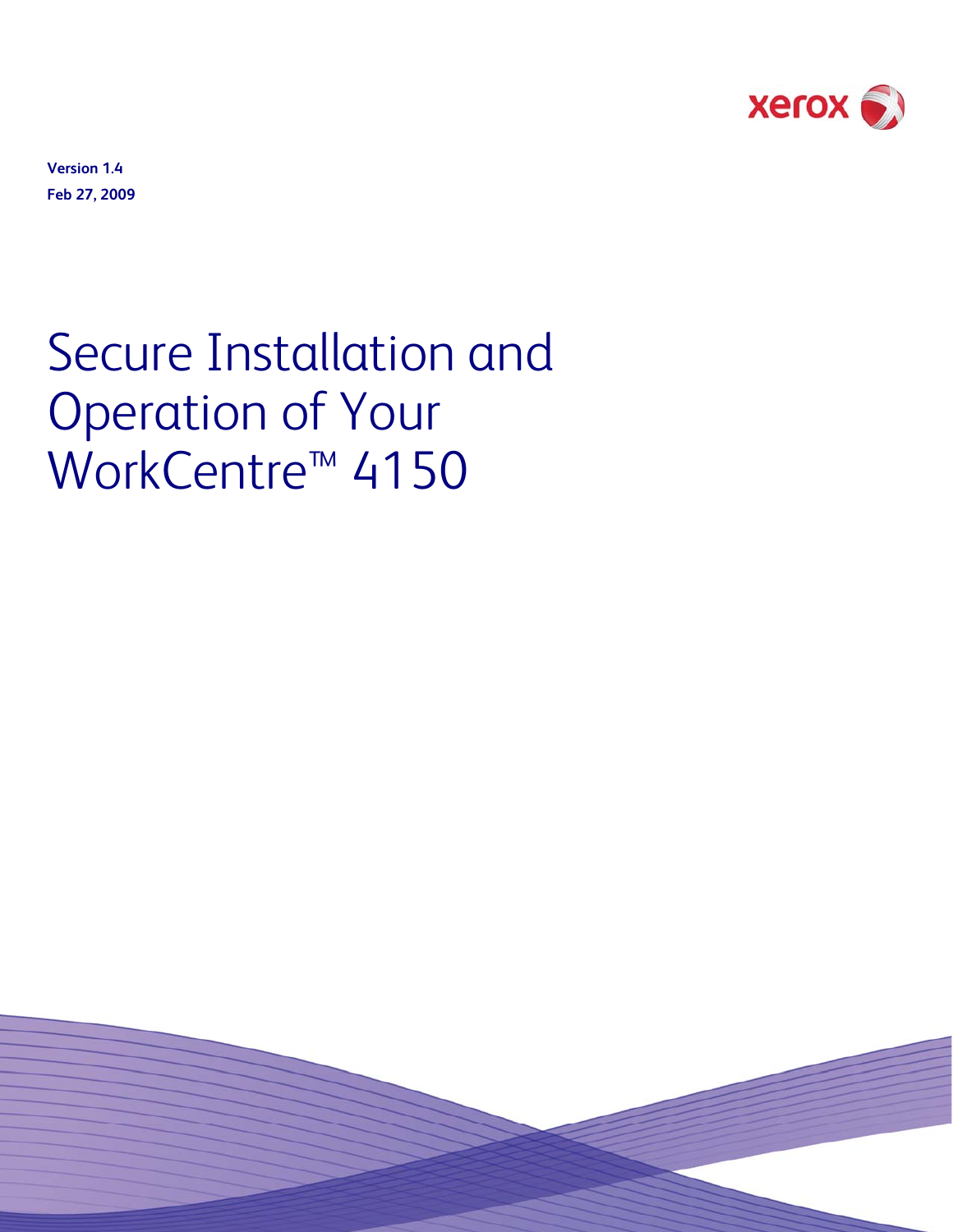# Secure Installation and Operation of Your WorkCentre™ 4150

# **Purpose and Audience**

This document provides information on the secure installation and operation of a WorkCentre™ 4150 Multifunction System. All customers, but particularly those concerned with secure installation and operation of these machines, should follow these guidelines.

#### **Overview**

This document lists some important customer information and guidelines that should ensure that your WorkCentre™ 4150 Multifunction System is operated and maintained in a secure manner.

#### **Background**

The WorkCentre™ 4150 Multifunction System is currently undergoing Common Criteria evaluation. The information provided here is consistent with the security functional claims made in the Security Target. Upon completion of the evaluation, the Security Target should be available from the Common Criteria Portal (www.commoncriteriaportal.org/) List of evaluated products or from your Xerox representative.

#### **Details**

For secure installation, setup and operation of a WorkCentre™ 4150 Multifunction System please follow these guidelines:

- 1. Change the Tools password as soon as possible. Reset the Tools password periodically. Xerox recommends that you (1) set the Tools password to a minimum length of eight digits and (2) change the Tools password once a month. For directions on how to change the Tools password select:
	- **Reference** -- **Machine Tools** -- **Password** tabs in the System Administration (SA) CD1
- 2. For customers concerned about document files on the network controller hard disk drive, the Image Overwrite Security (IOS) option containing the Immediate Image Overwrite and On Demand Image Overwrite security features must be purchased and properly configured, installed and enabled. Please follow the applicable instructions in the **Installation** -- **Configure Features** – **Immediate Image Overwrite or On Demand Image Overwrite** tab in the System Administration (SA) CD1 for proper installation and enablement of Immediate Image Overwrite and On Demand Image Overwrite.

Notes:

- Immediate Image Overwrite for all jobs (including internally submitted jobs) that are stored in any non-volatile memory on the system, the system should overwrite the physical portions of those memories that contained the job while the job was proceeding through the job sequence. This is applicable to Print, Copy (landscape/stapled type only) and Scan to X, jobs, and should occur for all jobs that the system defines the job status as "Completed."
- Immediate Image Overwrite of a delayed print job should not occur until after the machine has printed the job.
- If an Immediate Image Overwrite fails, an informational Immediate Image Overwrite Error message will appear at the top of the Local UI screen on the WorkCentre™ 4150 Multifunction System machine. This Immediate Image Overwrite Error message will remain displayed on the top of the Local UI screen until the system administrator initiates an On Demand Image Overwrite.
- If there is a power failure or system crash of the network controller while processing a large print job, residual data might still reside on the Network Controller hard drive. In that case an error sheet should be printed indicating that there is an Immediate Overwrite Failure. It is recommended that an On Demand Image Overwrite be run.
- In the event of an Immediate Overwrite error the Completed Reason job attribute in the Completed Job Log should indicate that the job experienced an Immediate Overwrite error under the condition that the overwrite error was the first error experienced by the job.
- The Completed Job Log may not show any Immediate Image Overwrite completion status for some copy and LAN Fax jobs. In those cases the Immediate Image Overwrite completion status can be determined from the corresponding Audit Log entry for these jobs.
- Deletion of some network scan and scan-to-E-mail jobs may report an incorrect Immediate Image Overwrite completion status in the corresponding Completed Job Log and Audit Log entries, even though Immediate Image Overwrite was successfully completed.
- On Demand Image Overwrite, once enabled, is manually invoked. Follow the instructions in the **Installation** -- **Configuration Features** -- **On Demand Image Overwrite** tab in the SA CD1 for invoking an On Demand Image Overwrite from the Local UI. *Before invoking On Demand Image Overwrite verify that (1) there are no active or pending print or scan jobs, (2) after a power on of the machine all subsystems must be properly synced and the Configuration Report must have printed, (3) for any previously initiated On Demand Image Overwrite request the*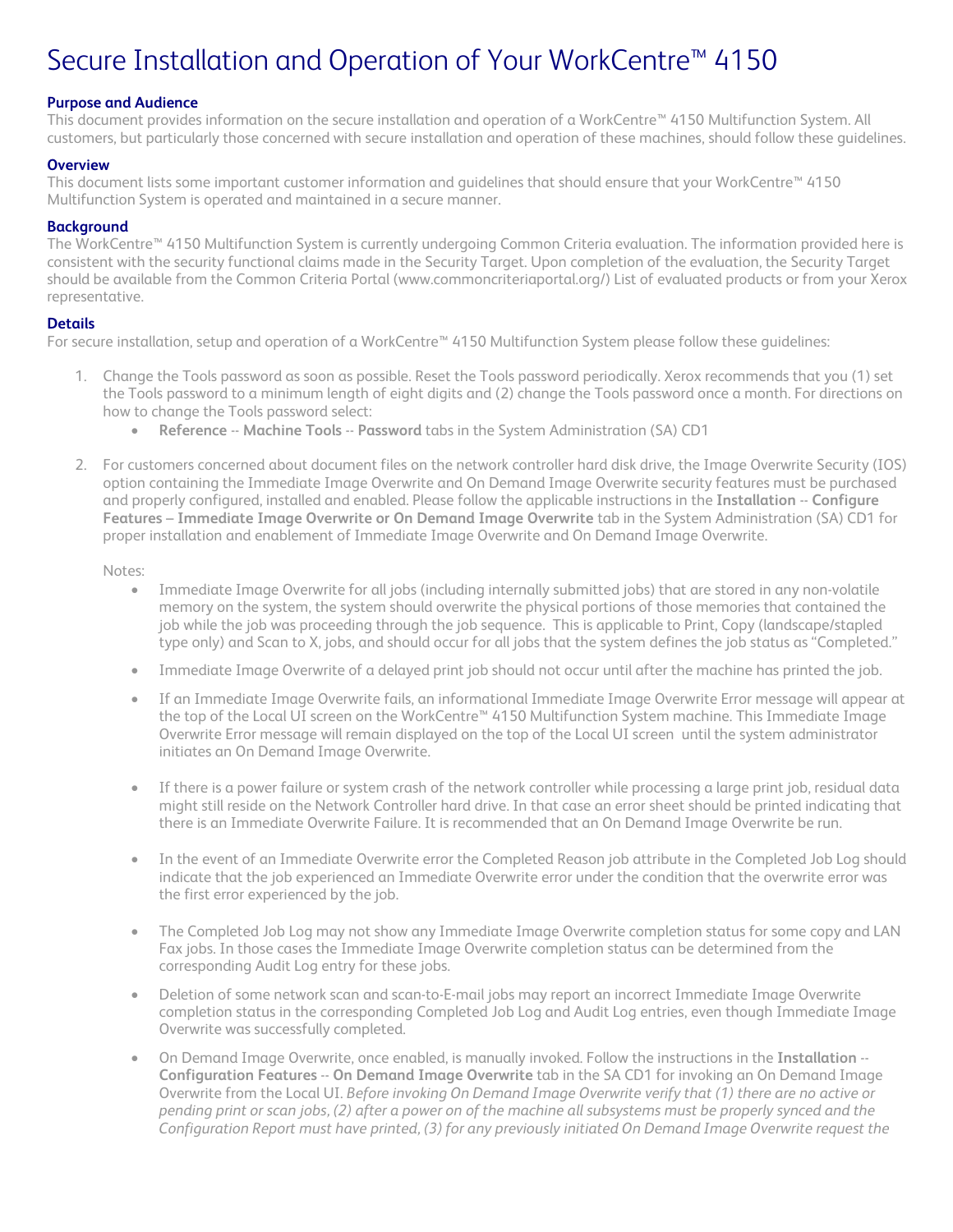*confirmation sheet must have printed and (4) the Embedded Fax card must have the correct software version and must be properly configured.*

- If a System Administrator aborts an On Demand Image Overwrite, Xerox recommends that the machine be allowed to complete its system reboot before a Software Reset is attempted from the Tools Pathway via the Local UI. Otherwise, the Local UI should become unavailable. The machine should have to be powered off and then powered on again to allow the system to properly resynchronize.
- 3. Xerox recommends that the System Administrator change the SNMP v1/v2c public/private community strings from their default string names to random string names.
- 4. The Embedded Fax Card must be installed in accordance with the instructions in the **Installation Configuration Features** -- **Embedded Fax** tab in the SA CD1. The System Administrator can then set Embedded Fax parameters and options via the Local UI on the machine. Follow the instructions in the User Guide.
- 5. Before upgrading software on a WorkCentre™ 4150 Multifunction System machine via the Manual/Automatic Customer Software Upgrade, please check for the latest certified software versions. Otherwise, the machine may not remain in its certified configuration.
- 6. To maintain the certified configuration, it is recommended that acceptance of customer software upgrades via the network be turned off/disabled on either the Local UI (*Customer Software Upgrade* screen) or the Web UI (*Upgrade Management*  web page). Disabling customer software upgrades also disables the ability of a WorkCentre™ 4150 Multifunction System machine to accept a clone file.
- 7. To ensure the WorkCentre™ 4150 Multifunction System is operated according to the certified configuration, it is recommended that the Admin Password option be enabled on the *Service Diagnostics* security web page. By enabling this option, entry on the Local UI of both the Admin Password and the diagnostic PIN will be required for anyone to access the WorkCentre™ 4150 Multifunction System's diagnostics menus.
- 8. System Administrator login is required when accessing the security features of a WorkCentre™ 4150 Multifunction System machine via the Web User Interface. Xerox recommends that the '**Remember my password**' option not be checked so the password is not saved in the client machine's Web Browser.
- 9. A change made to the System Administrator password from the Web User Interface should be synced with and accepted by the Local UI immediately.
- 10. Caution: A WorkCentre™ 4150 Multifunction System allows an authenticated System Administrator to disable functions like Image Overwrite Security that are necessary for secure operation, to upgrade/downgrade software or firmware via the Web UI (*Firmware Upgrade web page*) or to clone the machine with the settings of another WorkCentre™ 4150 Multifunction System via the WebUI (*Cloning* web page). System Administrators are advised to (1) periodically review the configuration of all installed machines in their environment to verify that the proper secure configuration and latest certified software/firmware versions are maintained, (2) turn off/disable acceptance of customer software upgrades via the network on either the Local UI (*Customer Software Upgrade* screen) or the Web UI (*Upgrade Management* web page) and (3) do not install a clone file via the *Cloning* web page..
- 11. Two Audit Log entries may be generated for some Proof Print jobs. In that case, the second entry without the job name will contain the actual job status.
- 12. For deleted Proof Print Jobs, the Audit Log may show an incorrect Immediate Image Overwrite completion status. However, the corresponding Completed Job Log entries will show the correct Immediate Image Overwrite completion status.
- 13. The following windows are available from the Local UI to a WorkCentre™ 4150. These windows provide standard system configuration capability (with System Administrator login and authentication) or security related user functions:
	- **Connectivity and Network Setup**  Allows access to screens to set the various parameters associated with network connectivity and is accessible by selecting the **'Connectivity and Network Setup**' button from the **Tools Mode Screen 1 of 3** screen.
	- **Delete Job Confirmation**  Allows a user or System Administrator to confirm deletion of a job other than an Internet Fax job from an active (incomplete) job queue. It is accessible by selecting the {**Job Status**} hard button on the machine, selecting the desired job from the displayed *Job Queue* and then selecting the '**Delete**' button from the displayed *Job Status Job Monitor* window.
	- **Pausing an active job being processed by the device**  Allows the user to pause an active scan or print job while it is being processed by the WorkCentre™ 4150. It is accessible by selecting the '**Stop**' machine hard button while a